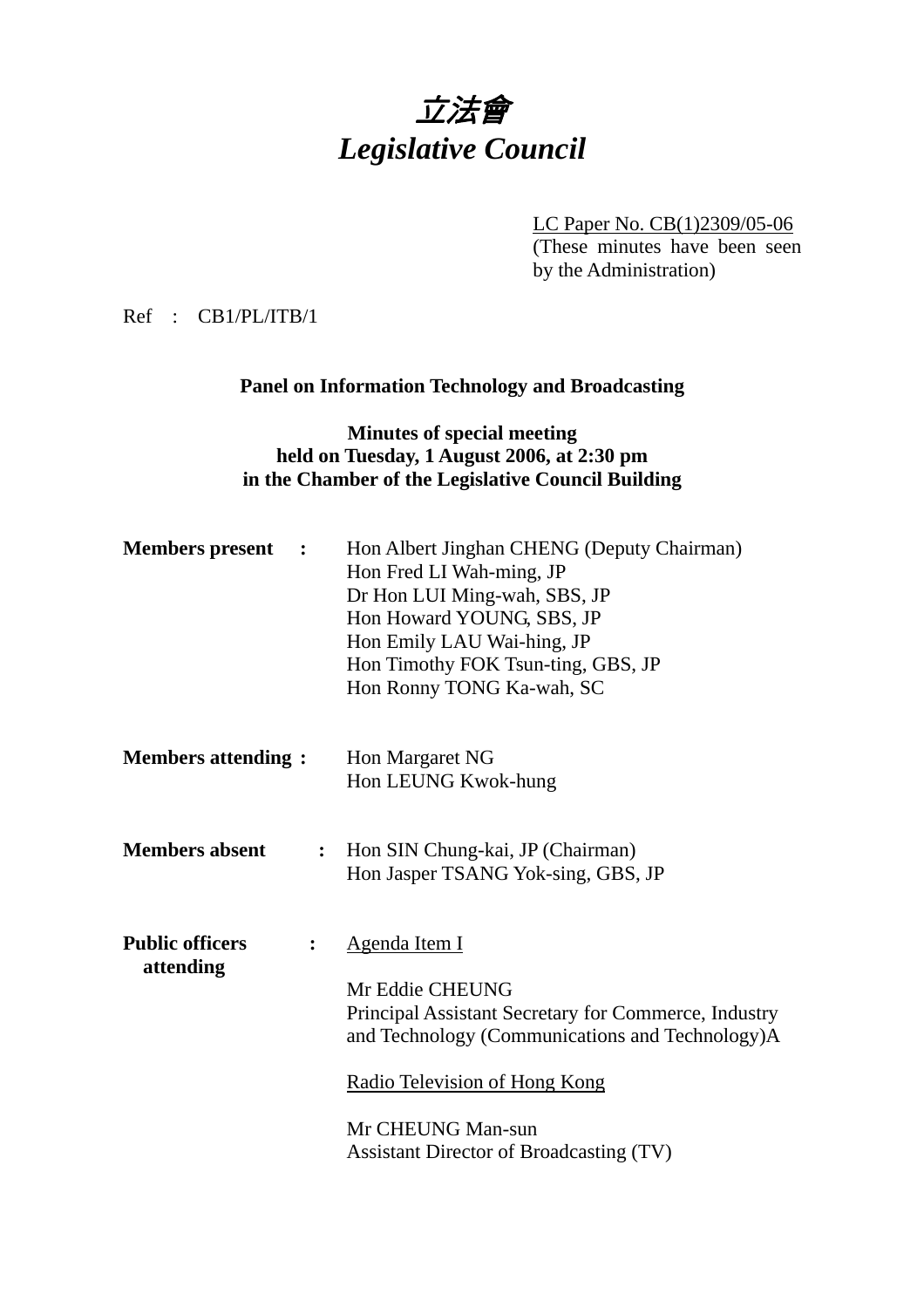|                                                             | Ms CHAN Man-kuen, Kirindi<br>Head/Corporate Communications Unit |
|-------------------------------------------------------------|-----------------------------------------------------------------|
|                                                             | <b>Committee on Review of Public Service Broadcasting</b>       |
|                                                             | Mr Raymond R.WONG<br>Chairman                                   |
|                                                             | Mr CHAN King-cheung<br>Member                                   |
|                                                             | Professor Judy TSUI<br>Member                                   |
|                                                             | Professor LEUNG Tin-wai<br>Member                               |
|                                                             | Ms Alice LAU<br>Secretary                                       |
| <b>Attendance by</b><br>$\ddot{\cdot}$<br><b>Invitation</b> | Agenda Item I                                                   |
|                                                             | <b>School of Communication, Hong Kong Baptist</b><br>University |
|                                                             | Professor Leonard L CHU<br><b>Chair Professor</b>               |
|                                                             | <b>Hong Kong Human Rights Monitor</b>                           |
|                                                             | Mr LAW Yuk-kai<br>Director                                      |
|                                                             | Radio Television Hong Kong Programme Staff Union                |
|                                                             | Ms MAK Lai-ching, Janet<br>Chairperson                          |
|                                                             | Mr LAM Kwong-to<br>Vice Chairman                                |
|                                                             | Citizens' Radio                                                 |
|                                                             | Mr TSANG Kin-shing<br>Convener                                  |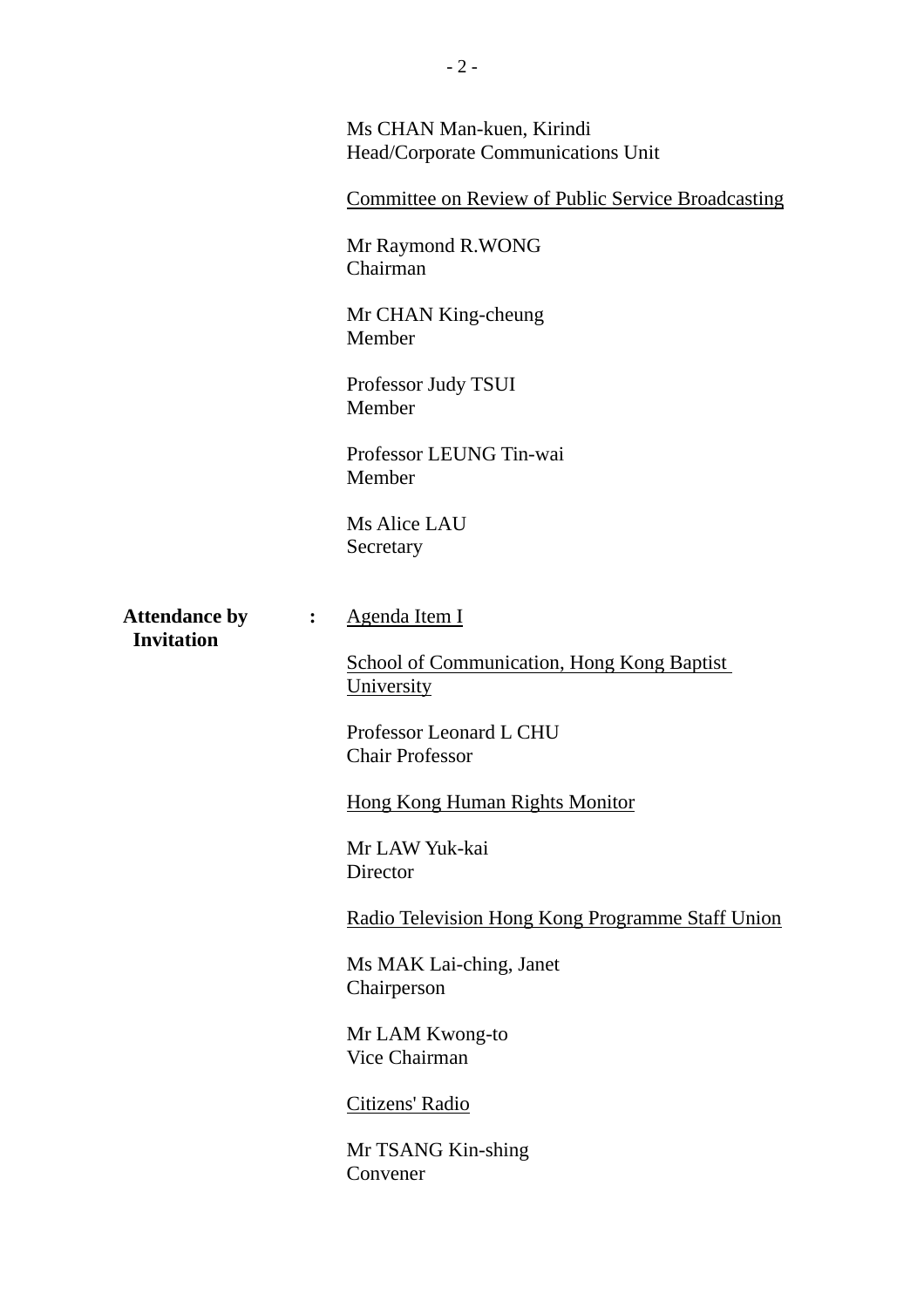|                              | - 3 -                                                       |
|------------------------------|-------------------------------------------------------------|
|                              | Mr CHEUNG Shoung-ming<br>Secretary                          |
|                              | Individuals                                                 |
|                              | Mr LEE Chi-wing<br>Member<br><b>Shatin District Council</b> |
|                              | Mr LO Tak-tsun<br>Student<br>La Salle College               |
|                              | Mr CHUI Ying-yan<br>Student<br>La Salle College             |
| <b>Clerk in attendance:</b>  | Miss Polly YEUNG<br>Chief Council Secretary (1)3            |
| <b>Staff in attendance :</b> | Ms Debbie YAU<br>Senior Council Secretary (1)1              |
|                              | Ms Guy YIP<br>Council Secretary (1)1                        |
|                              | Ms Vicky LEE<br><b>Research Officer 3</b>                   |
|                              | Ms Sharon CHAN<br>Legislative Assistant (1)6                |
|                              |                                                             |

Action

 As Mr SIN Chung-kai, Panel Chairman, was out of town and unable to attend the meeting, Mr Albert Jinghan CHENG, Deputy Chairman, chaired the meeting.

### **I Issues related to the review on public service broadcasting**

Meeting with deputations, the Committee on Review of Public Service Broadcasting (the Review Committee) and the Administration

2. Members noted that submissions had been provided by Asian Human Rights Commission, School of Communication of Hong Kong Baptist University, ELCHK Lutheran Secondary School, Metro Broadcast Corporation Limited not attending

 $\overline{2}$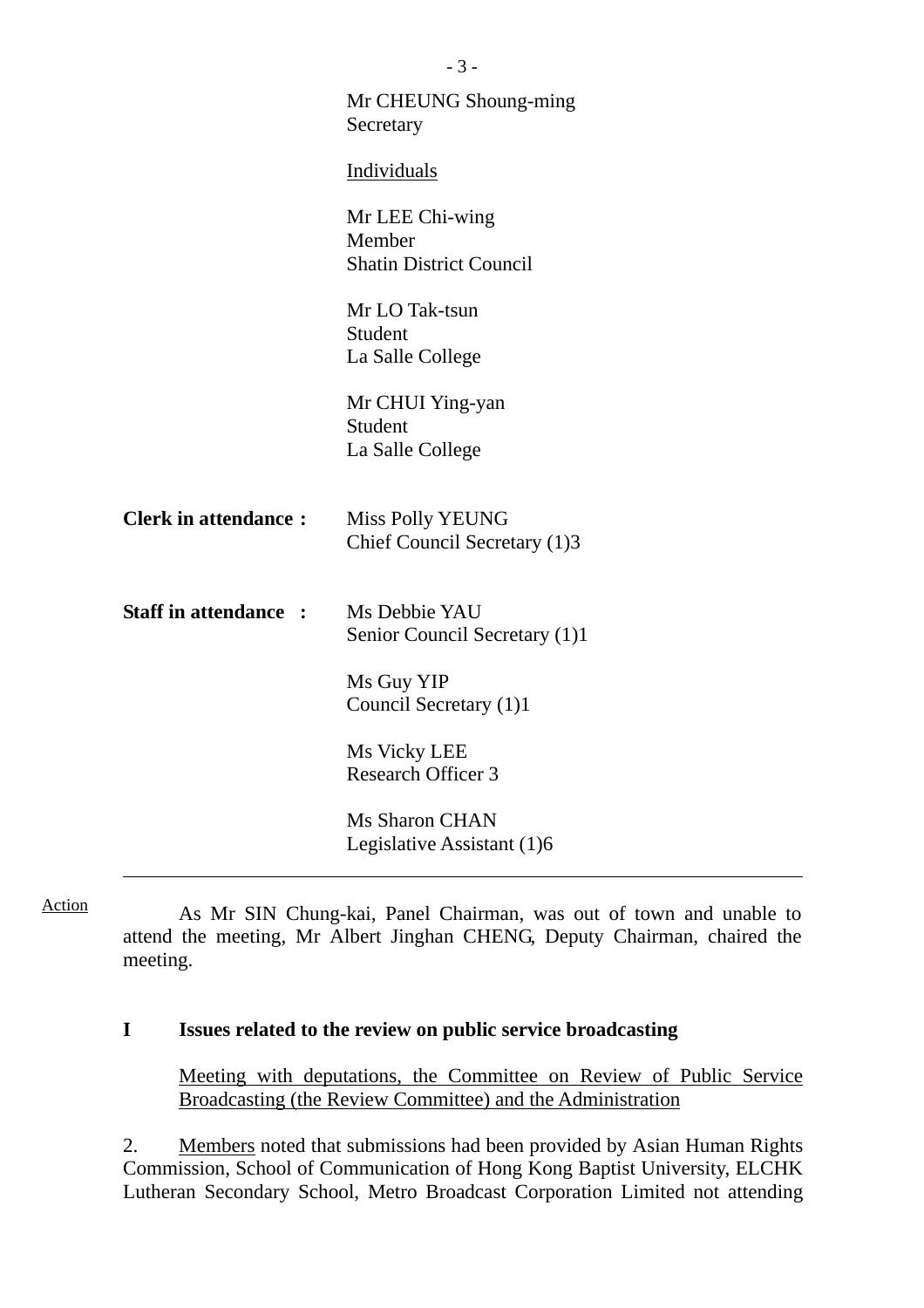the meeting (LC Paper Nos. CB(1)2070/05-06(02), 2070/05-06(03), 2075/05-06(02) and 2084/05-06(01)).

3. The Deputy Chairman welcomed the Review Committee, deputations and the Administration to the meeting. He then invited the Review Committee to brief members and deputations on the progress of the review on public service broadcasting (the Review). He also invited Radio Television Hong Kong (RTHK) and deputations to present their views on the development of public service broadcasting (PSB) in Hong Kong.

### Briefing by the Review Committee and RTHK

4. Mr Raymond R WONG, Chairman of the Review Committee (C/RC) thanked the Panel for inviting the Review Committee to the meeting. He briefed members and deputations on the progress of the Review and highlighted the following:

- (a) The Review Committee had met with representatives from the broadcasting, media, and academic sectors and social organizations. It had also received the views of RTHK management and its Programme Staff Union in separate sessions. So far, the Review Committee had received some 120 written submissions from individuals and organizations.
- (b) An International Conference on PSB had been convened by the Review Committee on 21 June 2006. Eleven experts from Australia, Germany, Japan, the United Kingdom (UK) and the United States had shared their professional knowledge and experience on various PSB issues, including governance structure, funding, accountability measures and programming. It was their consistent advice that no one model fitted all, and Hong Kong should devise its own PSB model to suit local needs and circumstances.
- (c) The Review Committee was setting up three focus groups to explore possible options on PSB governance structure, accountability measures and funding arrangements. Individuals with a deep understanding and interest in these subject areas had been invited to join. A fourth focus group on programming would be formed later.
- (d) The Review Committee would convene a town-hall meeting in the second half of September 2006 to receive public feedbacks, and to share the broad findings of the focus groups.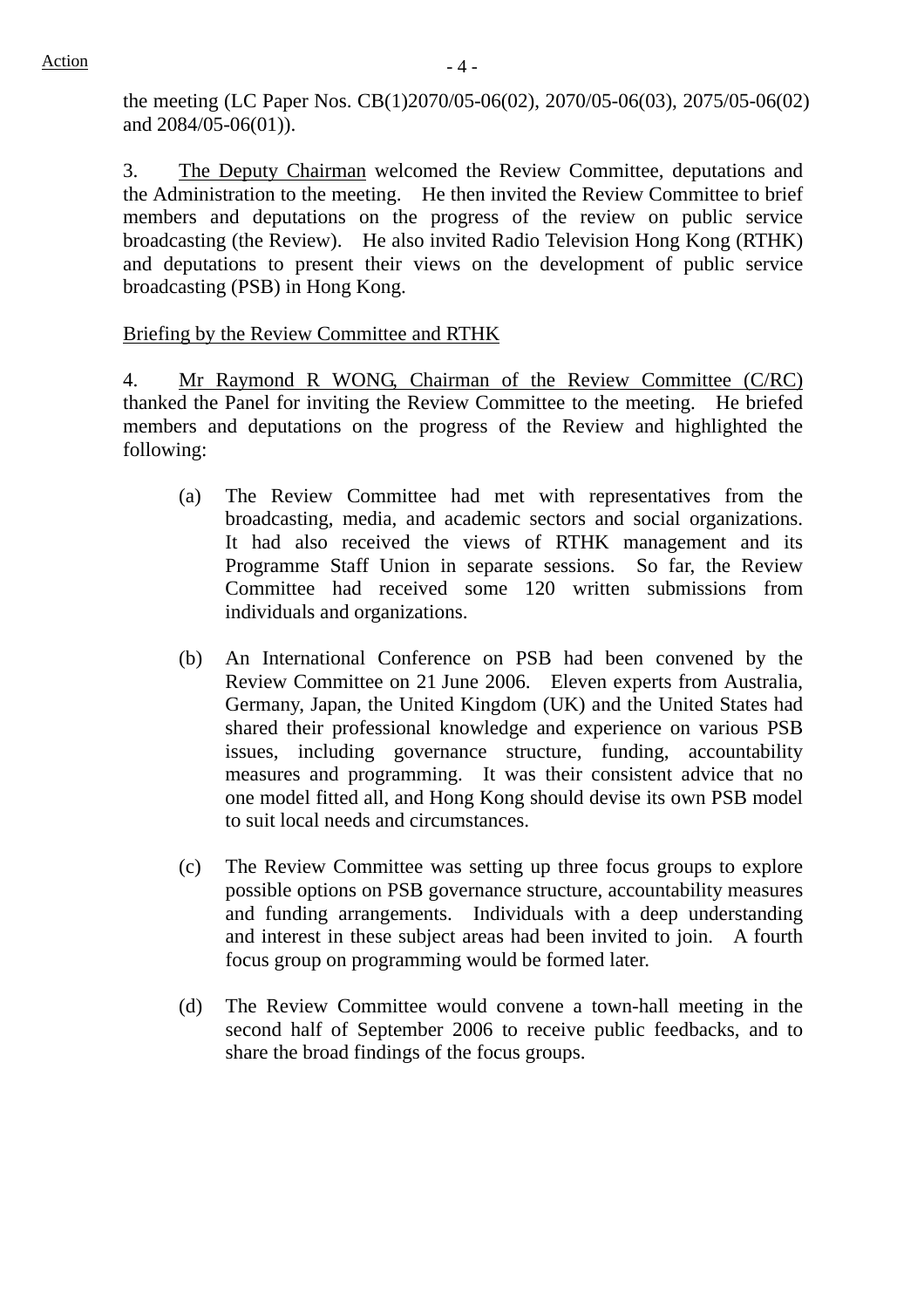| Radio Television Hong Kong (RTHK)     |                                              |
|---------------------------------------|----------------------------------------------|
| LC Paper No. $CB(1)2084/05-06(03)$ -- | Speaking note of Mr CHEUNG Man-sun,          |
| (tabled and subsequently issued on 2) | Assistant Director of Broadcasting (TV)      |
| <b>August</b> 2006)                   | of RTHK                                      |
| LC Paper No. $CB(1)2084/05-06(04)$    | -- Information paper on 'Radio Television of |
| (tabled and subsequently issued on 2) | Hong Kong in the Digital Future'             |
| <b>August</b> 2006)                   |                                              |

5. The Assistant Director of Broadcasting (TV) (AD of B (TV)) said that RTHK had been participating actively in the PSB review, such as by forming working groups within RTHK and attending relevant seminars and symposia. It had also held a public forum on 1 April 2006.  $\overline{AD}$  of  $\overline{B}$  (TV) highlighted that according to the views collected in the past few months, the public generally supported PSB and acknowledged its importance to society. In consideration that RTHK had been providing quality PSB, there was support from the public for RTHK to undergo structural change and to transform into a public service broadcaster independent of the Government. AD of B (TV) added that RTHK would send a detailed submission to the Review Committee by end of 2006. He would share RTHK's initial views with the meeting as follows-

- (a) RTHK strived to serve the public and promote public values. It would keep up with its quality service in the digital era and work closely with other broadcasters in enhancing Hong Kong's status as a regional broadcasting hub.
- (b) On digitalization, RTHK would pursue the strategy of "RTHK in the Digital Future" and continue to take on a pioneering role. It aspired to develop digitalization of broadcasting in radio and high definition television (HDTV), reprovision to a new broadcasting house, operate its own independent TV channel, reinforce its multimedia services to connect the Chinese communities around the world, digitalize the RTHK archives and streamline programme content policy, and enhance the professional development of public broadcasting.
- (c) With reference to the views received on the governance structure for PSB, RTHK considered that public accountability, institutional independence, operational flexibility and sustainability should form the core principles of good governance for a public service broadcaster. A governing board for the public service broadcaster independent of the Government should be set up and the broadcaster's chief executive officer (CEO) should serve as its chief editor. The public service broadcaster should take part in the selection of its CEO and the appointment of senior staff. The governing board should comprise 10 to 20 independent unofficial members possessing expertise in relevant fields such as broadcasting, education, arts, culture, technology, journalism and law. They should be elected or openly nominated by community organizations in the culture, arts and education sectors. Moreover, the Legislative Council (LegCo) should play a role in the nomination procedure.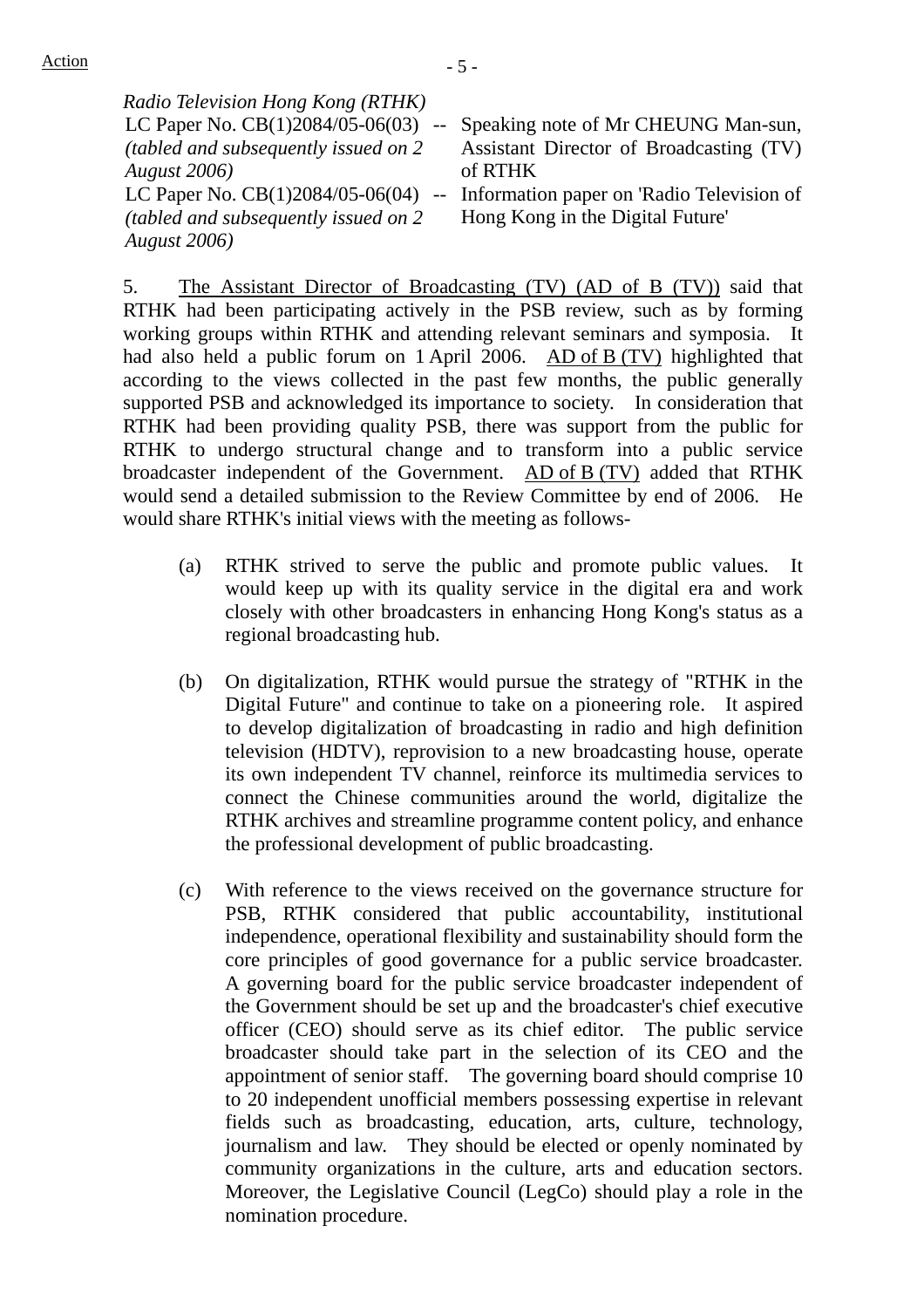- (d) RTHK maintained an open attitude on the PSB funding model. It was in favour of a hybrid model in which 80%-85% of the funding was derived from direct government subsidy appropriated on a 3 or 5-year basis and the remaining funding made up by sponsorships, donations and revenue generated from programme sales and commercial sources.
- (e) To ensure the continual provision of quality PSB to the community, the proposal to corporatize RTHK through legislation should be pursued. To ensure a smooth transition, it was of utmost importance that suitable arrangements should be worked out in consultation with the staff side.

#### Presentation by deputations

*Professor Leonard L CHU from School of Communication, Hong Kong Baptist University (HKBU)* LC Paper No. CB(1)2070/05-06(01) -- Submission LC Paper No. CB(1)2139/05-06(01) -- Speaking note *(subsequently issued on 18 August 2006)* 

6. Professor Leonard L CHU, Chair Professor of the School of Communication, HKBU declared that he was submitting his views on PSB to the Panel in his personal capacity. He considered PSB a form of informal education which should be fully supported by the Government so as to build a pluralistic, inclusive, liberal and open civil society. In gist, his views were as follows-

- (a) Given Hong Kong's relatively small market, a single major PSB provider should be adequate and efficient. In addition, the Government should also consider assisting local universities that offer broadcasting degree programmes to set up their own PSB stations with a view to nurturing a critical mass of broadcasting professionals.
- (b) Government appropriations should constitute the major source of PSB funding while commercial sponsorships, donations, sale of services and products and acceptance of voluntary services should also be explored. While limited commercial sponsorship might be allowed, this must not compromise the editorial independence of the public service broadcaster. To avoid posing unfair competition to commercial broadcasters, commercial sponsorship should not exceed 15% of the total operational cost of the public service broadcaster.
- (c) The public service broadcaster should be established by legislation and its editorial independence guaranteed by law. To safeguard against government interference, the legislation should state clearly that no government official had the power to appoint or remove the CEO of the public service broadcaster without a two-third consent of the publicly elected legislators.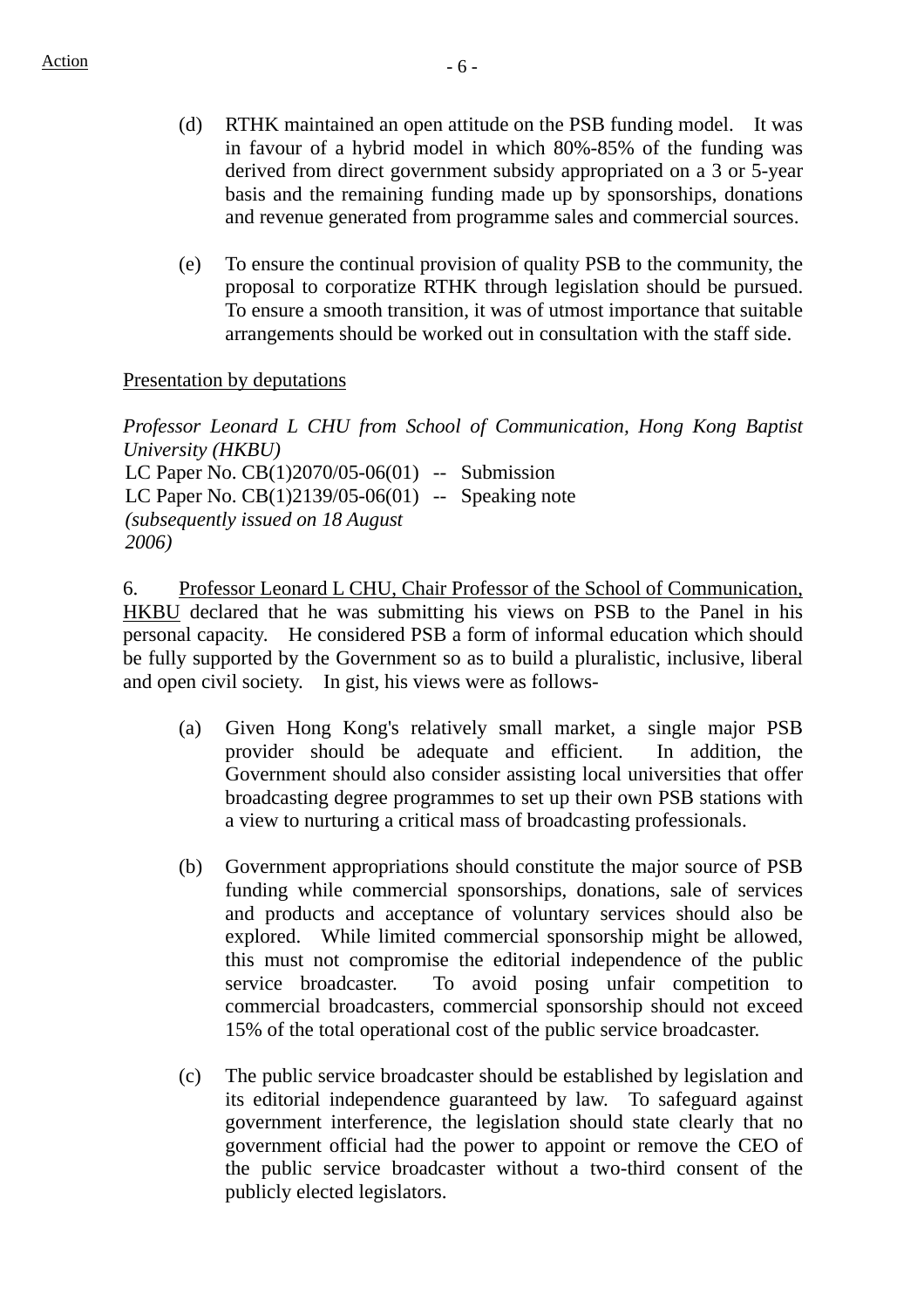(d) It was desirable to provide public access channels as they helped aggregate public opinion and promote the development of democracy in Hong Kong.

To conclude, Professor CHU said that the provision of quality PSB was essential to a highly modernized international metropolis like Hong Kong. Furthermore, the development of a democratic political system, under which the Chief Executive and Members of the LegCo should be returned by universal suffrage, would be conducive to ensuring the efficiency, accountability and credibility of the independent public service broadcaster.

### *Hong Kong Human Rights Monitor (HKHRM)*

7. Mr LAW Yuk-kai, Director of HKHRM declared that he had accepted the invitation of the Review Committee to join its focus group on PSB governance structure. He expressed the HKHRM's views as follows-

- (a) PSB played an important part in developing citizens' knowledge, broadening their horizons and enabling them to better understand themselves and the world.
- (b) Frequency spectrum for broadcasting was a scarce public asset and should not be utilized solely for deriving commercial gains. As such, commercial broadcasters should continue to be required to provide PSB programmes, in particular news and current affairs programmes.
- (c) There was concern that some commercial broadcasters might have taken side with big consortia and become biased in their reporting, as reflected in the broadcasters' news and current affairs programmes. In this regard, reference might be made to overseas practice of outsourcing the production of this type of programmes to achieve impartiality and freedom from undue commercial influence.
- (d) Being a government department and the sole publicly-funded broadcaster in Hong Kong, RTHK had all along been constrained by civil service administrative rules and regulations. To ensure a public service broadcaster's editorial independence and freedom from political influence, RTHK should hive off from the Government and undergo comprehensive organizational changes in terms of its structure, governance and financial arrangement. It should be provided with stable and adequate public funding to sustain its independent operation and forward planning. The Government should also provide additional financial support for RTHK to migrate to digitalization of services.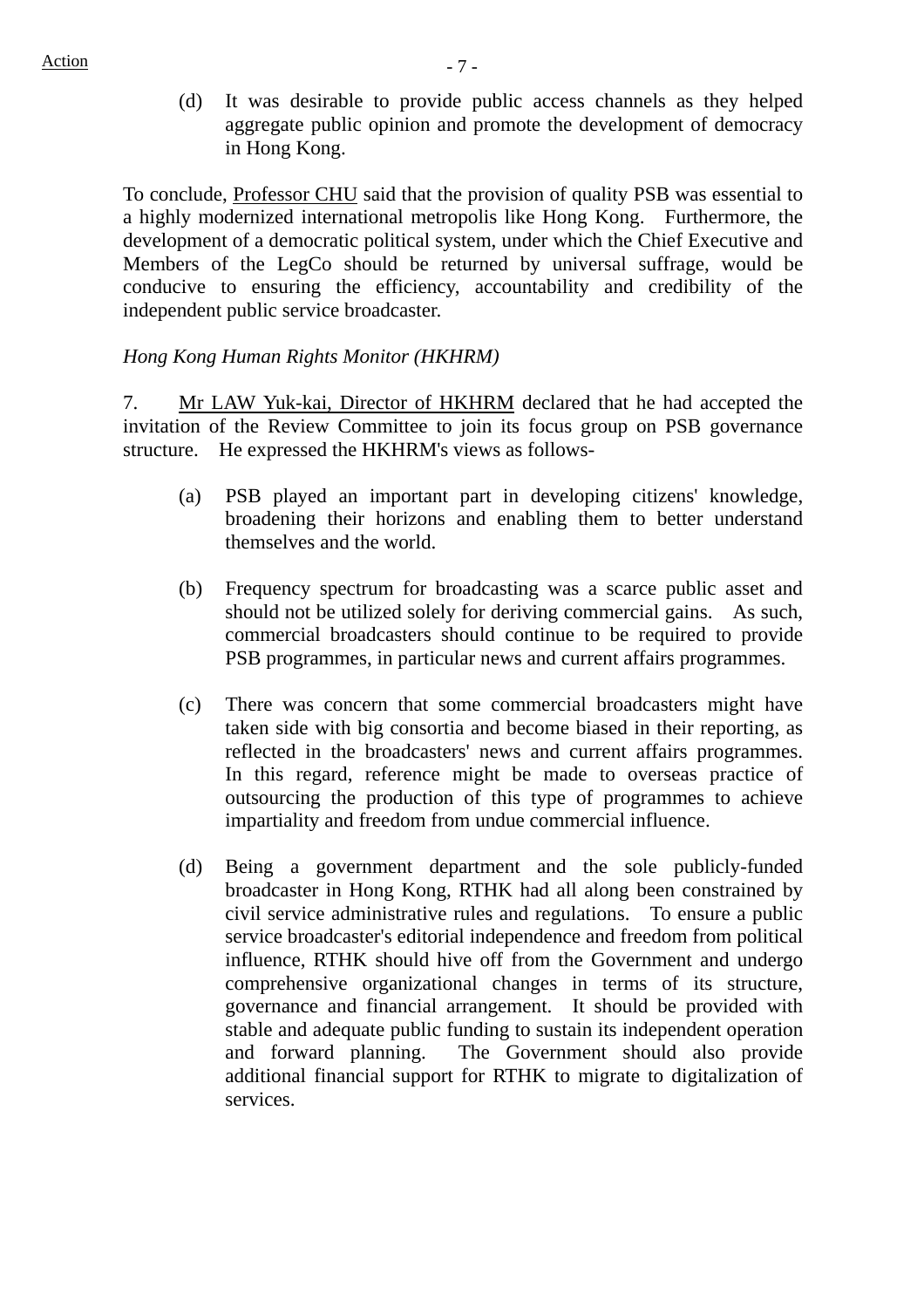*RTHK Programme Staff Union*  LC Paper No. CB(1)2084/05-06(02) -- Submission *(tabled and subsequently issued on 2 August 2006)* 

8. Referring to the Union's submission, Ms Janet MAK Lai-ching, Chairperson of RTHK Programme Staff Union highlighted the following-

- (a) On PSB funding model, government appropriations should form the major source of funding of a public service broadcaster in order to ensure the broadcaster's impartiality and sustainability. Consideration might be given to apportioning a certain amount of the Government's income from tax, rates and telecommunications/broadcasting licence fees. A funding cycle of 3 to 5 years was desirable for providing greater certainty over the formulation of strategic plans.
- (b) On governance structure, RTHK should be hived-off from the Government and established as a statutory body through a piece of enabling legislation in which editorial independence and the broadcaster's public service mandate were enshrined. A governing board, comprising not less than 20 members drawn from the public from professional, educational, business, cultural and broadcasting fields should be set up to oversee the management of RTHK. One of the members of the governing board should be a staff representative. The board's Chairman, nominated by the governing board, should be empowered to steer strategic plans for RTHK and monitor the work of the governing board. The broadcaster's day-to-day administration and editorial matters should be vested with the CEO, a post comparable to the existing post of Director of Broadcasting.
- (c) On staff issues, the Union did not subscribe to the view that existing civil service staff of RTHK must give up their civil servant status if RTHK was corporatized. On the contrary, the job security of the civil service would enable RTHK staff to carry out their public duties in a professional and committed manner without the fear of losing their jobs easily. It was important that suitable arrangements should be worked out in consultation with staff over any organizational changes.

*Citizens' Radio* 

LC Paper No.  $CB(1)2075/05-06(01)$  -- Submission

9. Mr TSANG Kin-shing, Convener of Citizens' Radio highlighted the following points-

 (a) On governance structure, he would not support the suggestion for two-thirds of LegCo Members to endorse nominations of members of the public service broadcaster's governing board since not all LegCo Members were returned by direct elections and hence, they could not fully represent the interest of the general public. Instead, members of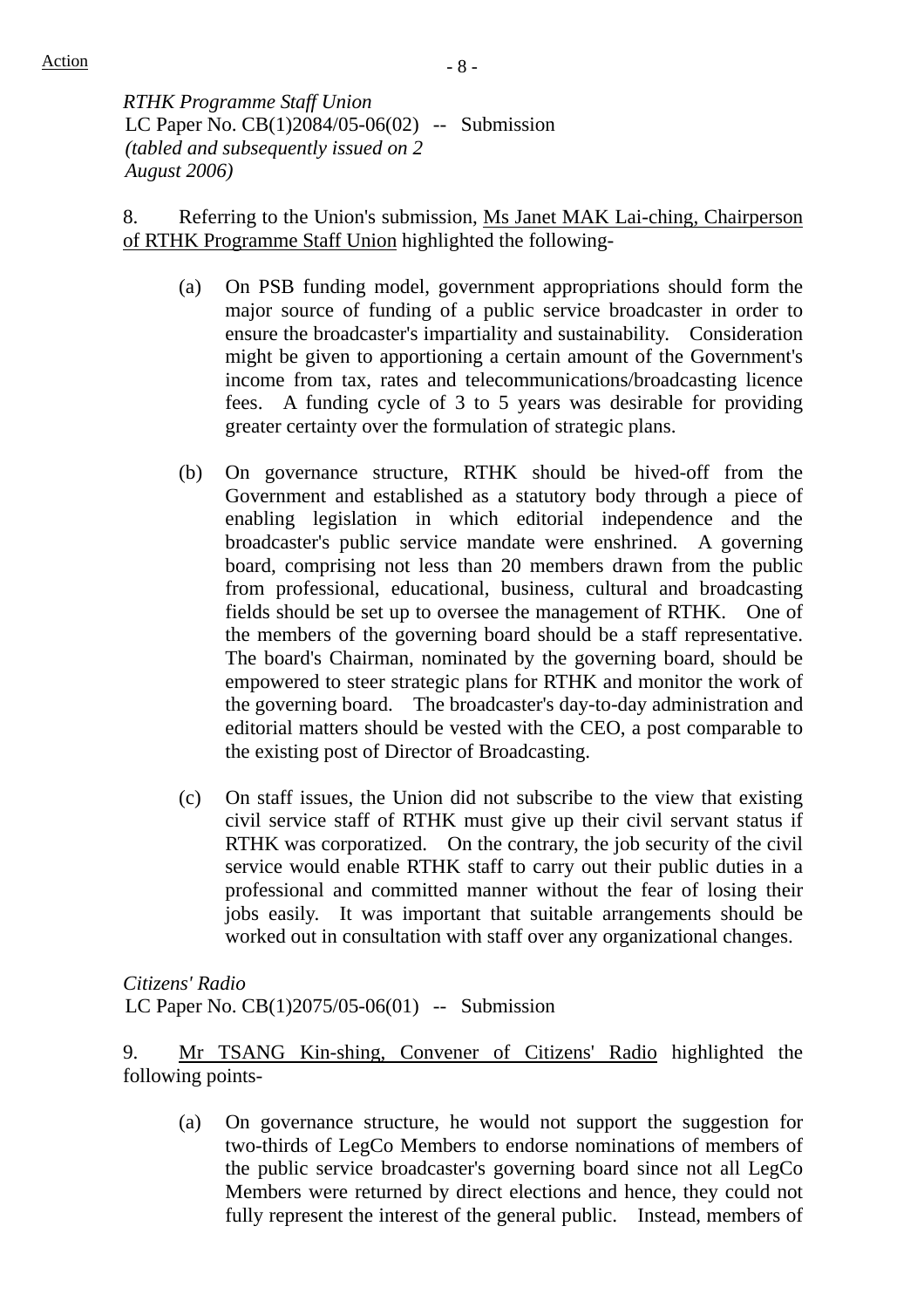the governing board should be elected by the public through one-man-one-vote.

- (b) RTHK had served the public for 78 years and had built up its reputation in delivering quality PSB. The recent criticisms made against RTHK about its non-compliance with government rules and regulations were far from significant if compared to the more serious misconduct committed in other publicly-funded organizations, such as obtaining housing allowance by deception and the building problems of public housing estates. To avoid political interference and safeguard editorial independence, RTHK should hive off from the Government and operate independently with stable public funding.
- (c) There was a trend that commercial broadcasters had come under growing consideration. For instance, the hosting of phone-in programmes by Mr Albert CHENG and Mr WONG Yuk-man was terminated despite their popularity. There was also little coverage on the views of some political organizations.
- (d) The Government should promote digitalization and set up public access channels in Hong Kong. Hong Kong was lagging behind other advanced economies in the development of public access channels. In Taiwan, some 150 such channels had been established providing platforms for civic exchanges. On the contrary, Hong Kong's existing legislative framework was not conducive to encouraging the setting up of public access channels, as evidenced by the difficulty experienced by the Citizens' Radio in its application for a radio broadcasting licence and the fact that todate, no licence had been granted. The Government was urged to open up frequency spectrum for public access channels and to devise a streamlined licensing regime so that interested parties could apply without difficulty to operate such channels.
- (e) The Citizens' Radio appreciated that the Review Committee had invited it to give views on PSB as a member of the broadcasting industry. The Review Committee was urged to include in its PSB review the feasibility of devising a mechanism for the public to apply for the use of frequency spectrum to cater for their broadcasting needs.

*Mr LEE Chi-wing, a member of the Sha Tin District Council (STDC)*  LC Paper No. CB(1)2139/05-06(02) -- Submission *(subsequently issued on 18 August 2006)* 

10. Declaring his attendance at the meeting in his personal capacity, Mr LEE Chi-wing, a member of STDC, pointed out that a distinction should be drawn between public service broadcasters and state broadcasters. The former was mandated to serve the public, not the state or any commercial interests; while the latter was more often mandated to promote government policies and information.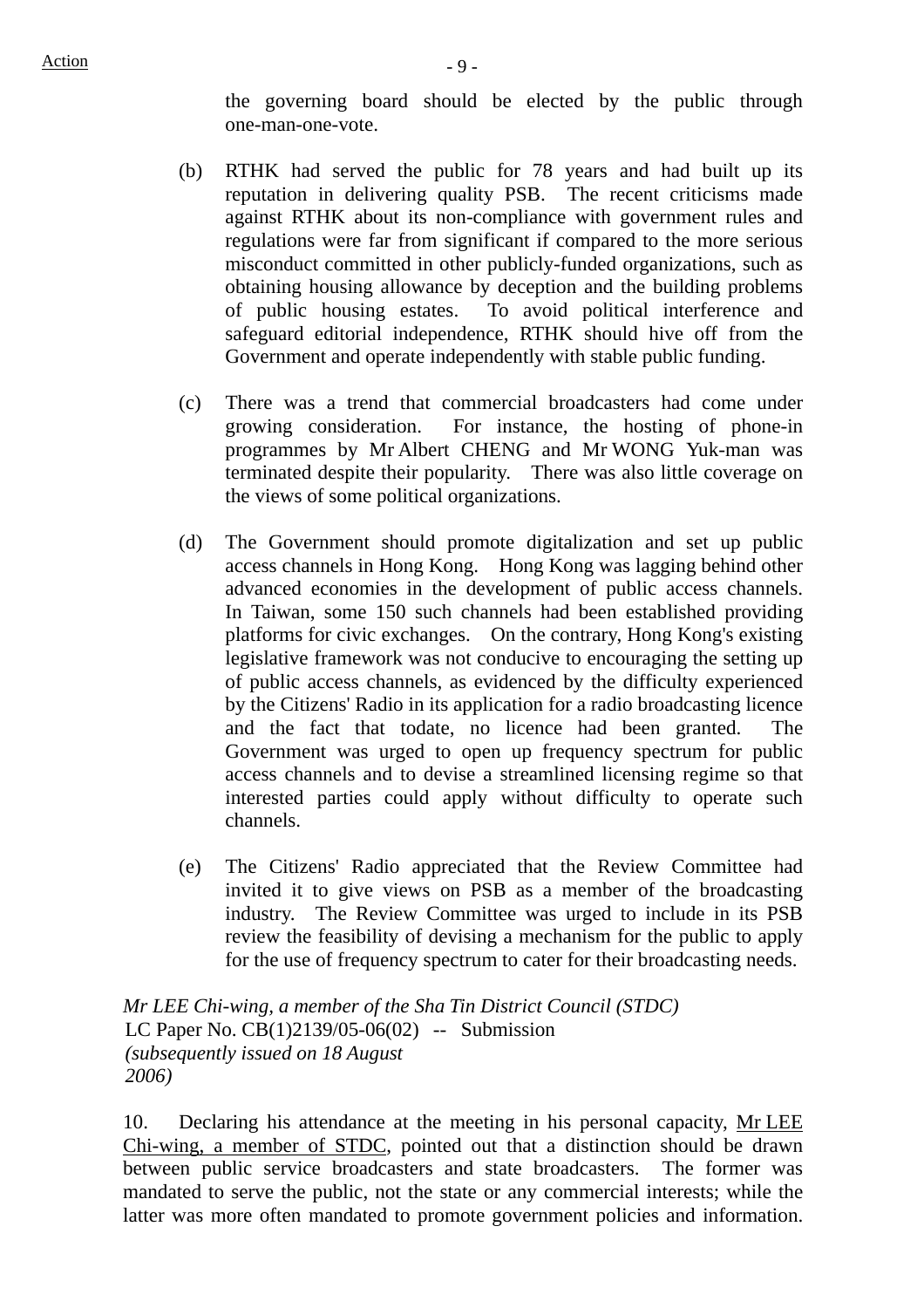He opined that, over the past years, RTHK had evolved from a government broadcaster to a PSB provider. To resolve RTHK's role conflict arising from being a government department-cum-public broadcaster, he supported re-structuring RTHK into an independent public service broadcaster. Its remit should include the carriage of programmes on government policies and on public views, and the provision of PSB programmes on political, current affairs, social and educational aspects.

11. On funding, Mr LEE Chi-wing proposed that the public service broadcaster should be supported by public funds and at the same time, be allowed to seek advertising revenue, accept commercial sponsorships and subsidies. He expressed reservation on the suggestion of requiring the public to pay a fee to fund the public service broadcaster. Mr LEE considered that a licensing regime for PSB should be put in place whereby the public service broadcaster, like their commercial counterparts, should be subject to the Broadcasting Authority (BA)'s regulation. On carriage platform, he considered that RTHK should be provided with its own TV channel to broadcast its programmes. Even so, transitional arrangement should be made for commercial broadcasters to continue to carry RTHK's television programmes during the initial operation of the future independent broadcaster in order that RTHK could establish its position in the market and build up its audienceship.

*Mr LO Tak-tsun and Mr CHUI Ying-yan, students of La Salle College*  LC Paper No. CB(1)2139/05-06(03) -- Submission *(subsequently issued on 18 August 2006)* 

12. Mr LO Tak-tsun and Mr CHUI Ying-yan, students of La Salle College considered that a public service broadcaster should be impartial, serve niche interests, promote local culture and achieve distinctiveness. With its long history in providing PSB to the people of Hong Kong and its track record in producing quality PSB programmes (such as the television series "Success Stories on Outstanding Chinese" and the radio programme "Talkabout", RTHK had been fulfilling the role of a public service broadcaster despite its status as a government department. They concurred that RTHK should hive off from the Government to resolve the conflict of roles.

13. On funding, Mr LO and Mr CHUI considered that instead of government appropriation or commercial sponsorships which might have the risk of subjecting the public service broadcaster to political and commercial influence, a more preferable option would be licence fees payable by the public in possession of devices capable of receiving radio or television broadcasts. They explained that licence fees provided a stable source of funding and at the same time, involve the public as the public service broadcaster's stakeholders. Referring to the UK experience, they said that having witnessed the development of the British Broadcasting Corporation for decades, the public had found the payment of licence fees more acceptable than before. On governance structure, they considered that in order to ensure the public service broadcaster's accountability and credibility, the majority of the members of the governing board should be elected by the public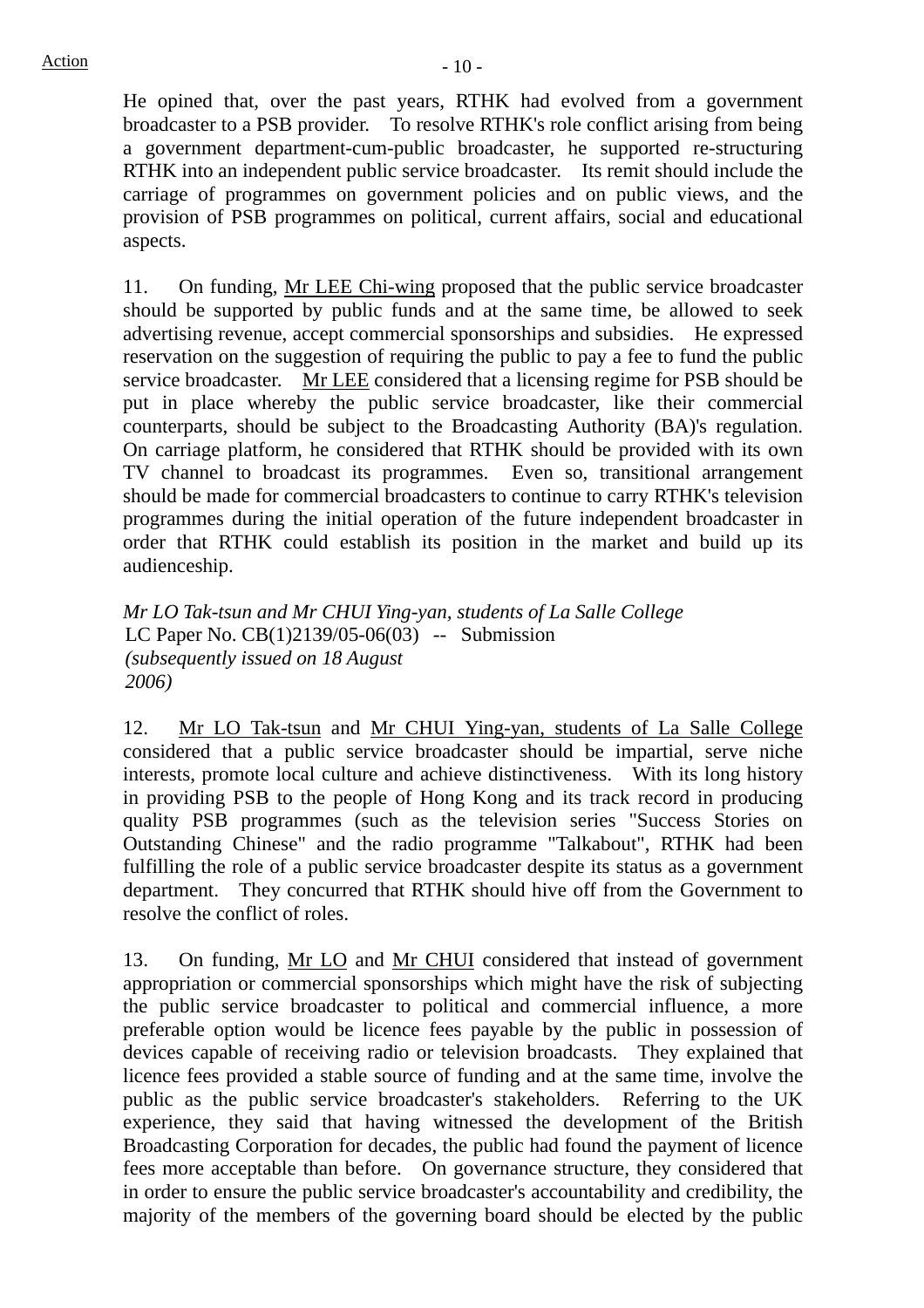through one-man-one-vote with candidates drawn from the legal, educational and cultural fields; while the other members were to be appointed by the Government.

14. The Deputy Chairman requested the deputations to provide their written submissions to the Panel after the meeting, if they had not already done so.

## Discussion

## *Funding*

15. Noting from some deputations that a public service broadcaster should not be allowed to seek advertising revenue although consideration might be given for it to accept limited commercial sponsorships, Mr Howard YOUNG sought RTHK's view as to how the public service broadcaster could be free from commercial interference while accepting commercial sponsorships.

16. In response, AD of B (TV) recapped the importance for the public service broadcaster in Hong Kong to be provided with stable and adequate public funding. He said that while maintaining an open attitude on the future PSB funding model, RTHK was in favour of a hybrid model in which 80% to 85% of the funding would be derived from direct government subsidy while the remaining funding could be from other sources including commercial sponsorships subject to certain restrictions. AD of B (TV) drew on the experience of the Special Broadcasting Service Corporation in Australia, which was allowed to generate income from advertising and sponsorships but the advertisements and sponsorship announcements it could broadcast were subject to certain guidelines to ensure editorial autonomy. For instance, the airtime for such announcements was limited to five minutes in any hour. AD of B (TV) therefore suggested that a set of guidelines should also be developed on the permissible sponsorship announcements that a public service broadcaster could broadcast. He added that consideration might be given for the public service broadcaster to receive commercial sponsorships for programmes that were not or rarely provided by commercial broadcasters (e.g. classical music programmes) as commercial sponsorship for this kind of programmes would unlikely pose any direct competition to the commercial broadcasters. AD of B (TV) also pointed out that there should be a clear understanding that in providing sponsorships, the commercial sponsors could not impose any undue requirements on the editorial/ programming decision of the public service broadcaster.

# *Work plan of the Review Committee*

17. On the timetable for the Review Committee to submit its report to the Administration, C/RC said that when accepting the appointment to chair the Review Committee in January this year, he had already made it clear that it would not be realistic to prescribe a rigid timeframe of nine months for completing the Review. He stressed that the Review Committee should be given adequate time to complete its task instead of being asked to meet a certain deadline. In response to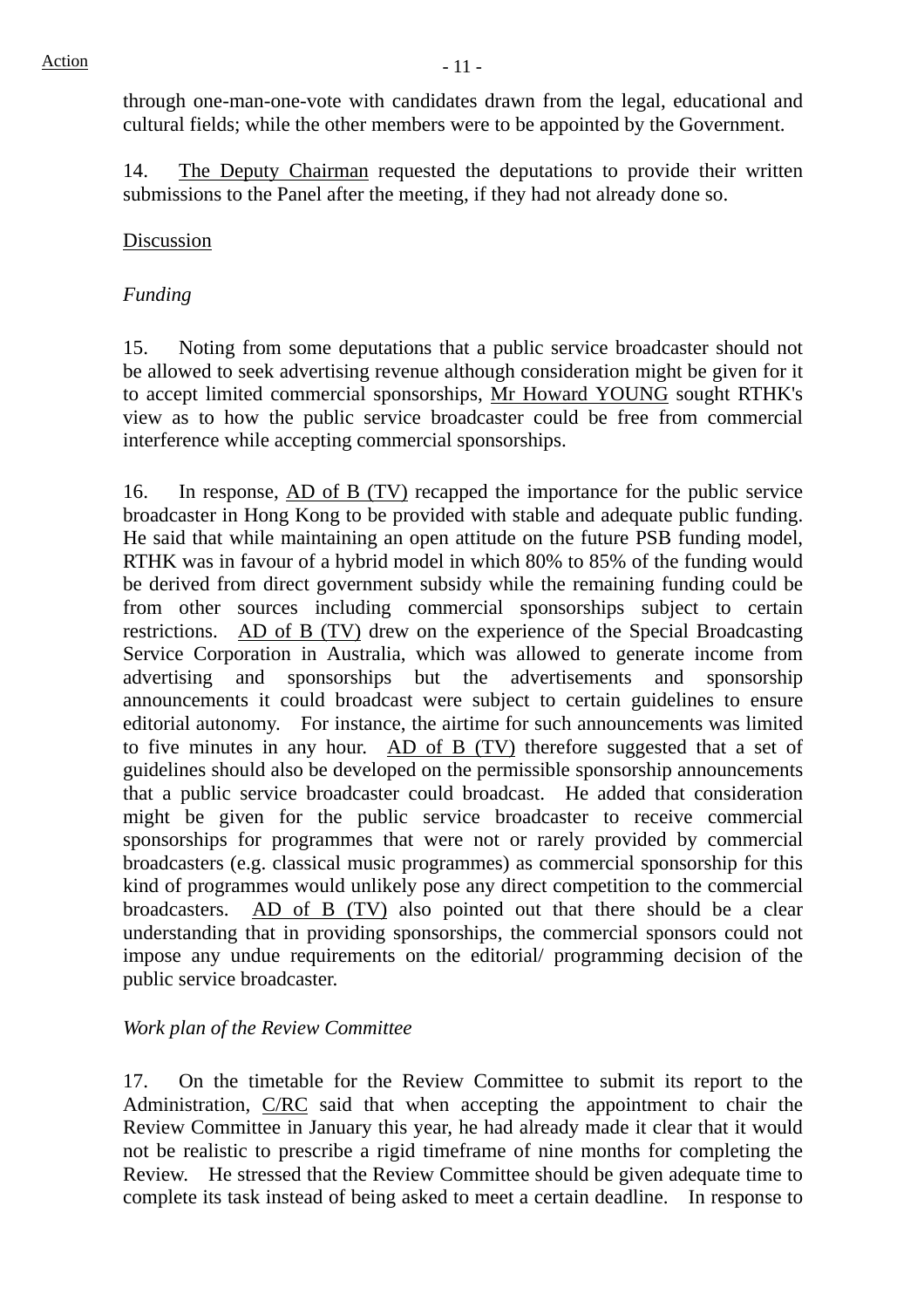the Deputy Chairman's further enquiry,  $C/RC$  pointed out that as the Review covered highly complicated issues which required careful study, he found it difficult to commit the Review Committee to a definite date at this stage. He added, however, that it remained a working target of the Review Committee to complete its work by end 2006.

18. In reply to members, Principal Assistant Secretary for Commerce, Industry and Technology (Communications and Technology) (PASCIT(CT)) said that when the Review Committee was established in January 2006, the Administration had expected that the Review Committee would take some nine months to complete its work. However, upon reviewing its work plan soon after the commencement of the Review, the Review Committee had indicated to the Administration that it would require more time. PASCIT(CT) advised that in the light of the review progress, it was expected that the review would be completed by the end of 2006.

## *Informed public discussion on PSB*

19. Ms Emily LAU thanked the deputations for their valuable input. Referring to the Economic Development and Labour Bureau's plan to prepare a public discussion document on the way forward for the competition policy in Hong Kong having regard to the recommendations of the Competition Policy Review Committee, Ms LAU considered this arrangement a good practice in mapping out the future policy. She therefore suggested that for PSB, the Commerce, Industry and Technology Bureau should also take into consideration the Review Committee's recommendations and publish a consultation paper to set out the background and relevant information (such as overseas PSB models), and put forward some policy options on how PSB should be developed in Hong Kong. This would enable, the community to focus their discussion on pertinent issues, such as governance, funding methods and the public service remit of PSB etc. Ms LAU further pointed out that unlike other places, there had been little informed public discussion on PSB in Hong Kong. Hence, the Government should make available more information on the subject to encourage more public discussion.

20. On the Administration's subsequent courses of action, PASCIT(CT) referred members to the speech of the Secretary for Industry, Commerce and Technology (SCIT) in January 2006 announcing the appointment of the Review Committee that based on the review outcome, the Government would formulate a roadmap for the development of PSB for consultation with the public before implementation. C/RC believed that having considered the report submitted by the Review Committee, the Government would follow up the matter as appropriate.

21. Mr TSANG Kin-shing of Citizens' Radio expressed his support for the suggestion to conduct public consultation on the development of PSB in Hong Kong. He noted with disappointment the lack of wide public participation in events such as the International Conference on PSB convened by the Review Committee and at Panel meetings when the subject of PSB was discussed. Hence, he urged the Administration to consider holding public hearings on PSB.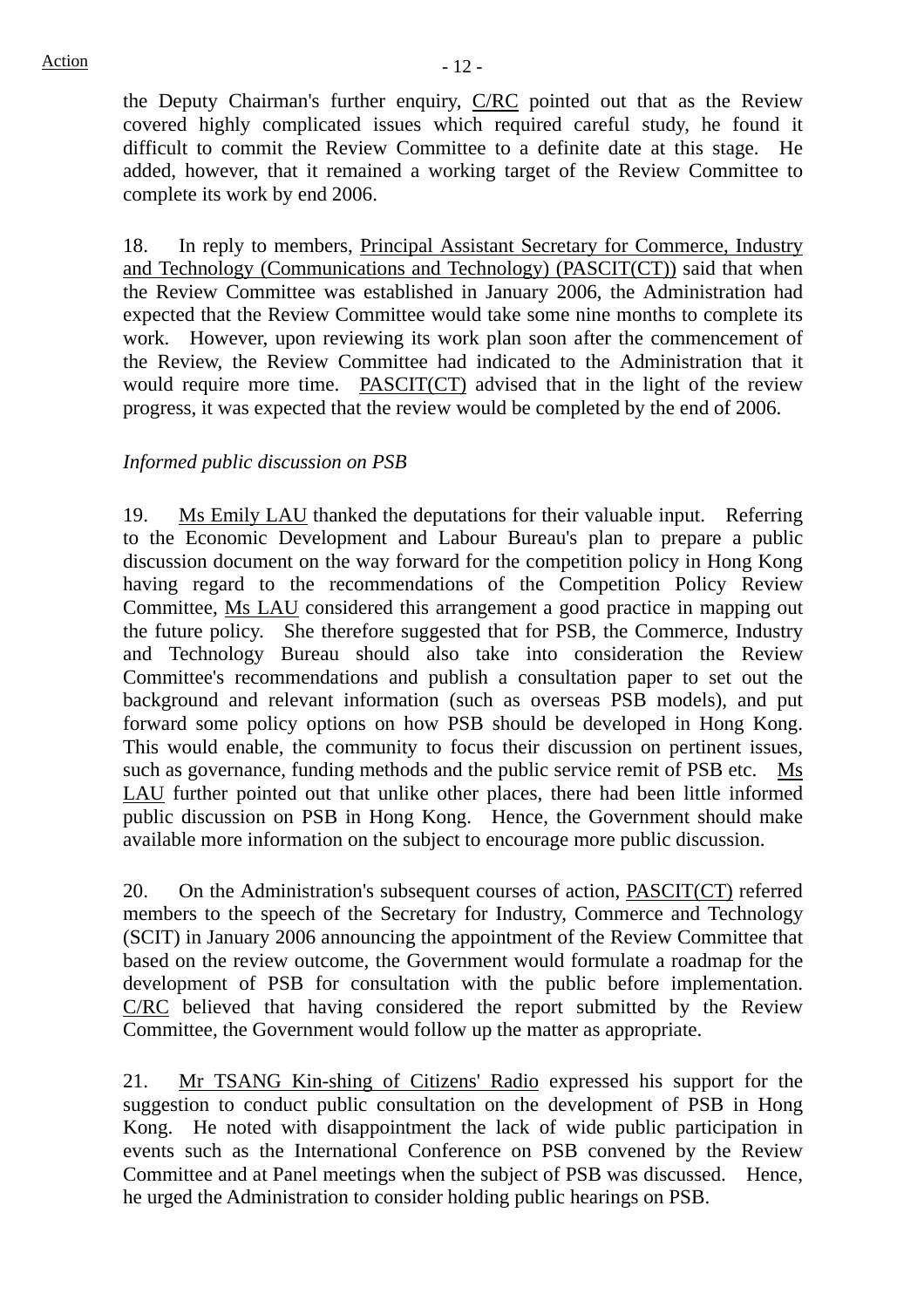22. Mr LAW Yuk-kai of HKHRM agreed with the need for the Government to conduct public consultation in order to deepen discussion of PSB in the community. He considered that due to the lack of comprehensive information on PSB, even some relatively active concern groups might not command a good understanding of the subject. As such, it would be helpful if the consultation document would outline the relevant international standards on PSB laid down by the United Nations Educational, Scientific and Cultural Organization, Article 19, or other authoritative bodies. He added that very limited resources had been provided to the Review Committee in undertaking the review and urged the Administration to strengthen resources for the Review Committee to enable it to set up a comprehensive database on PSB.

23. As the development of PSB involved the consideration of many complex policy issues which should not be taken lightly, Ms Janet MAK of RTHK Programme Staff Union expressed her full support for comprehensive consultation. She shared the view that there had been very little informed public discussion on PSB and said that she had learnt about the progress of the Review mainly from newspaper reports.

24. Mr LEE Chi-wing, a member of STDC also agreed with the need to conduct formal consultation after the Review Committee had submitted its report to CE at the end of the year. On the information available in the public domain, Mr LEE referred to the consultation note issued by the Panel which he considered very useful in facilitating consideration of the subject in a focused manner. He called on the Administration to publish pamphlets on relevant information on PSB for the reference of the public.

25. On behalf of the Review Committee, the Secretary of the Review Committee (S/RC) informed the meeting that to promote public understanding, the Review Committee had posted relevant information on PSB at its website: www.psb.org.hk, the launch of which had been publicly announced through different media. She highlighted that apart from providing basic information on PSB and hyperlinks to websites of overseas public broadcasting organizations, the website also hosted consultation synopsis, videos of the full proceeding of the International Conference on PSB and an overview of various PSB models. The public would also be able to access information on future public activities hosted by the Review Committee, such as the town-hall meeting in September. Acknowledging the importance of public consultation, S/RC said that the Review Committee had met with many organizations and individuals to hear their views, and had received about 120 written submissions. Some 200 local participants took part in the aforesaid International Conference. The Review Committee would continue to canvass public views through various means in subsequent stages of its work.

26. Mr Ronny TONG considered that major policies involving complex issues such as the development of PSB in Hong Kong would inevitably attract controversial views. He agreed that it was necessary to seek the views of experts on PSB in devising details of the PSB model, as well as the views of the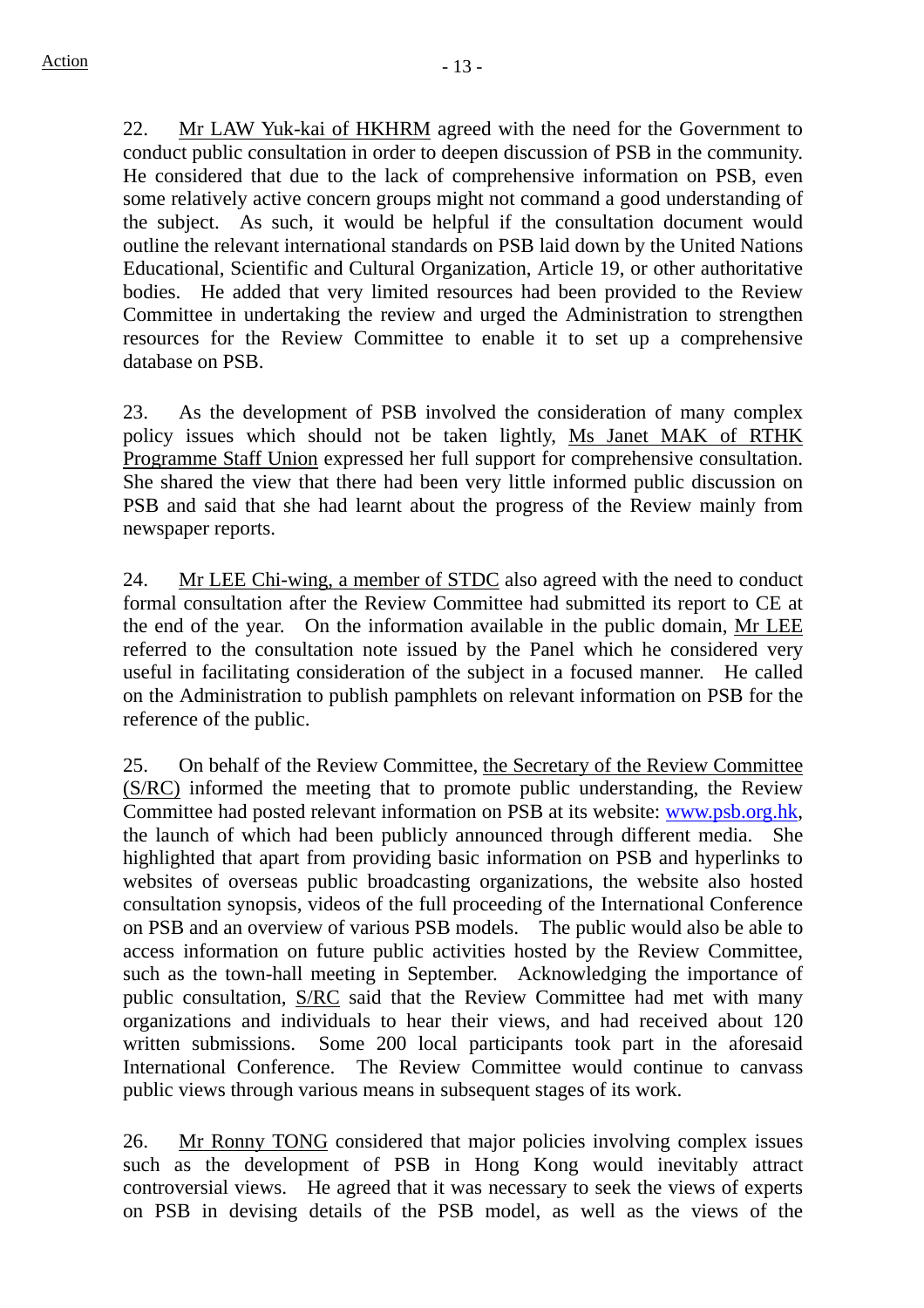community on the broad direction and objectives of PSB. To facilitate early consideration by the public, Mr TONG said that if the Review Committee needed more time to complete the Review, it was strongly advisable for it to consider issuing an interim report on its findings and observations. Where there was consensus on certain issues, such as the hiving-off of RTHK from the Government, Mr TONG was keen to see that such consensus would be implemented without delay. He was very concerned whether the Government would attach due importance to the recommendations of the Review Committee. He pointed out that if the Administration conducted a fresh consultation without regard to the Review Committee's findings and consensus reached, the development of PSB in Hong Kong would be unduly delayed.

27. In this connection, PASCIT(CT) said that members of the Review Committee were esteemed professionals and experts in the media and broadcasting fields and that their findings and recommendations should be given serious consideration by the Government, LegCo and the public.

28. AD of B (TV) pointed out that the present Review was a major exercise since the last review conducted by the Broadcasting Review Board over two decades ago in 1984. The outcome of the Review would have a far-reaching impact on the future of RTHK and the development of PSB in Hong Kong. While recognizing the need for thorough public consultation, AD of B (TV) pointed out that it was also crucial to reach a decision early on the implementation of PSB in Hong Kong to facilitate forward planning by RTHK for projects like digitalization of broadcasting. Protracted consultation without conclusion might not be in the interest of all stakeholders.

29. Referring to the specific issues that had been considered by the Review Committee, C/RC said that members of the Review Committee had agreed in principle that RTHK or the future public service broadcaster should be separate from and independent of the Government structure. However, there was a diversity of views among committee members on some other issues such as the funding models for PSB in Hong Kong. C/RC took note of Mr TONG's suggestion for the Review Committee to issue an interim report. He cautioned, however, that any interim report must be very carefully worded in order to be informative without pre-empting the final recommendations or causing public confusion.

30. Mr Ronny TONG recalled that some of his constituents had reflected to him their reluctance to pay licence fees to support the future public service broadcaster. He therefore agreed that certain pertinent issues such as PSB funding would require more detailed study and consultation. As such, Mr TONG considered that an interim report issued by the Review Committee, which would likely set out the consensus (if any) reached and a broad indication of the future direction of PSB, would be highly useful in facilitating more focused public discussion to take place in parallel. This would help expedite the process of PSB development in Hong Kong. The Deputy Chairman said that the Review Committee might wish to consider if it would need to conduct public consultation on a more extensive basis.

Review Committee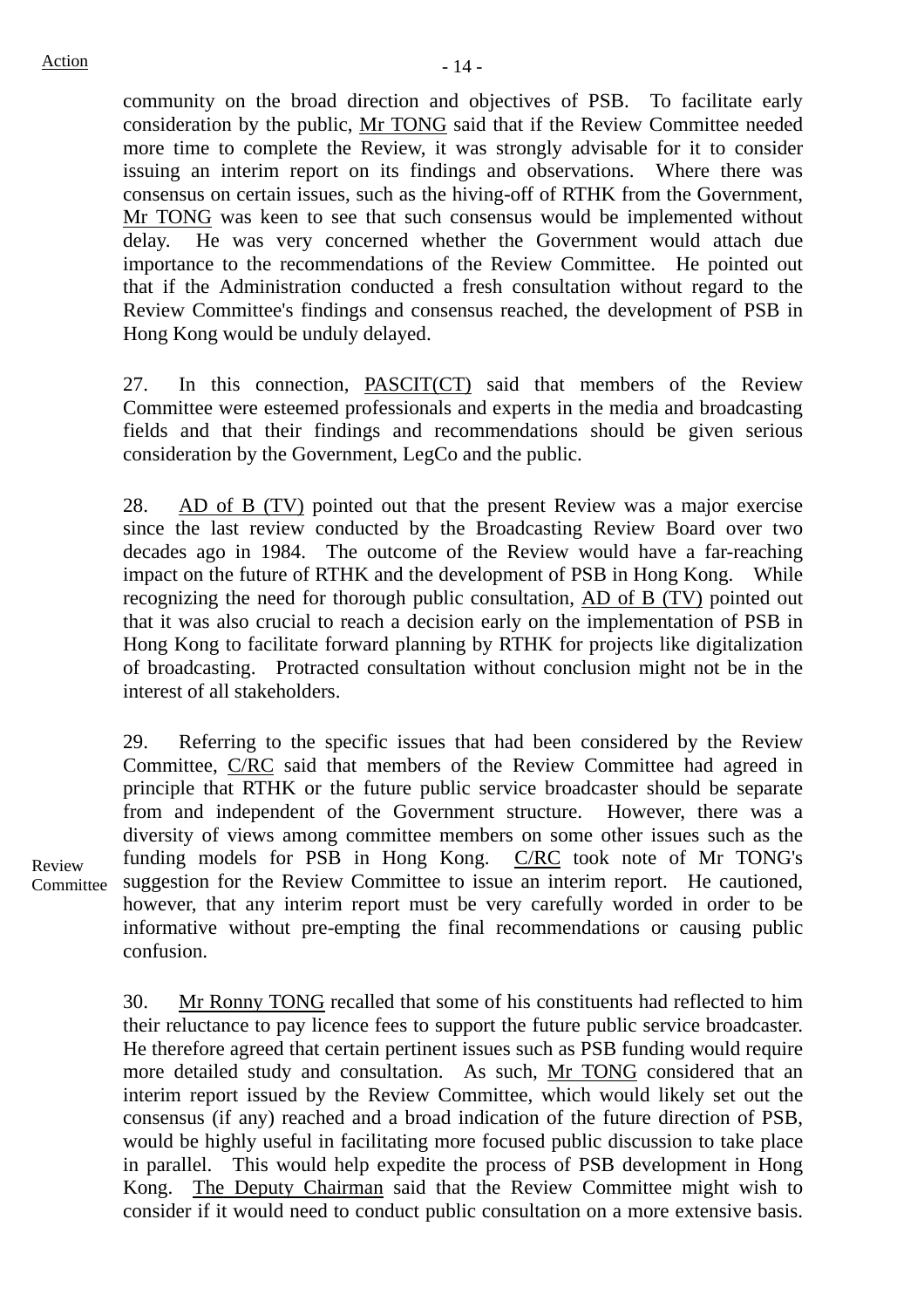If a comprehensive public consultation had been conducted, it would not be necessary for the Administration to repeat public consultation on the grounds that the public consultation conducted by the Review Committee had not been extensive enough.

31. To enable the community to focus their discussion on pertinent issues of PSB, Professor Judy TSUI, Member of the Review Committee informed members that three focus groups to examine the governance structure, accountability measures and funding arrangements of a public broadcaster would soon be set up under the Review Committee. The broad findings of the focus groups would be shared with the public at the forthcoming town-hall meeting highlighted by S/RC.

# *RTHK to provide a platform on PSB*

32. Mr LEUNG Kwok-hung suggested that RTHK should consider producing a special programme to provide a platform for the public to acquire the knowledge of and to voice their views on PSB. He also considered that the commercial broadcasters should also be required to allocate air time for the Review Committee to gauge public views on various issues of PSB, such as whether RTHK should serve as government's mouthpiece and whether the Director of Broadcasting should continue to play the role of RTHK's chief editor while being a civil servant.

33. Expressing his support for the establishment of public access channels for the public to voice their views, Mr LEUNG disapproved of the present legislative arrangement which was not conducive to the setting up of community/public access channels. In Mr LEUNG's view, the current licensing requirement was an impediment to the freedom of broadcasting. He urged the Government to open up frequency spectrum for public access channels and to devise a streamlined licensing regime so that interested parties could apply without difficulty for approval to set up these channels. Moreover, he said that currently, some commentators or certain individuals with political background were not given the opportunity to express their views through the airwaves. He therefore called on the Review Committee to ensure that the future public service broadcaster would not be subject to political interference and be deterred from inviting certain personalities to host or take part in programmes.

34. Sharing Mr LEUNG's view, Ms Emily LAU considered that the broadcasting industry in Hong Kong had increasingly refrained from producing programmes which involved the view points of some political figures.

35. On Mr LEUNG's suggestion for RTHK to produce a programme for the Review Committee to solicit public views on PSB, Mr TSANG Kin-shing of Citizens' Radio said that if RTHK was not prepared to do so, the Citizens' Radio would be pleased to host such a programme.

36. In this connection, AD of B (TV) informed the meeting that RTHK had set up a discussion zone on its website featuring relevant materials on PSB. All along,